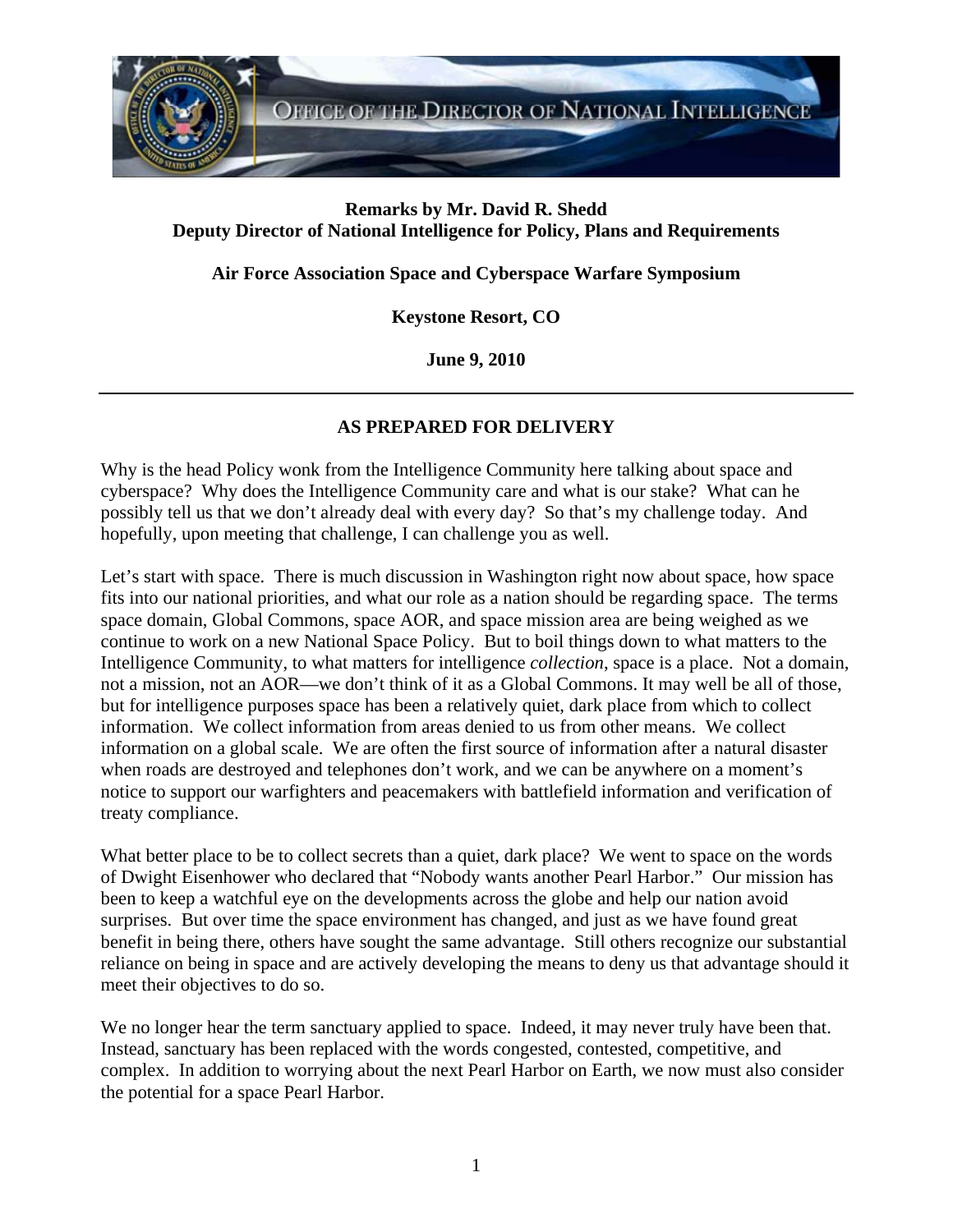For the past few years we have been grappling with the same questions as the military: How will we know if a space asset has been attacked? Is it feasible to protect spacecraft? What is up there with us and what is it up to? Thankfully, the Intelligence Community and the Department of Defense are cooperating on several joint initiatives to derive answers to these questions. Most of these initiatives focus on the improvement of Space Situational Awareness. The cooperation here involves primarily the sharing and integration of information from DoD's space tracking and space weather sensors and the IC's foundational intelligence on potential threats.

So principally, our interest in space from an Intelligence Community perspective is staying there, understanding what is going on around us, and continuing to accomplish our collection mission. When we boil it down, not so different, I suspect, than the military interests.

As I mentioned earlier the Administration continues to work on a National Space Policy; concurrently the Office of the Director of National Intelligence is also working with the Office of the Secretary of Defense on a National Security Space Strategy which will put some texture to the broad guidance of the national policy. As a nation we have made the assertion in our policies that we consider attacks on our space assets an infringement on our rights. In the strategy we will consider both how to deter and dissuade such attacks and what options to offer the President in the case where our best deterrence and dissuasion fails.

And on that happy note I will turn to cyberspace and my remarks will sound nearly redundant. One big difference is that I am not aware that cyberspace was ever considered a sanctuary. From its earliest days cyberspace has been recognized as a congested, contested, competitive, and complex environment. And that situation has grown exponentially worse in recent years. The news is filled with all manner of stories about the challenges we all face in trying to secure our networks.

The Intelligence Community's interests in cyberspace can be coarsely sifted into two piles: cyber security and cyber exploitation, or protecting what we have and taking advantage of the other guys' failure to do so. And, like space, there is the same attempt to define cyberspace a global commons, a mission area or an AOR. Here again, for the IC at least, cyberspace is a place from which to extract information and through which to move and share that information.

There are some incredible things going on in the Intelligence Community regarding information extraction from cyberspace, the details of which I cannot discuss at this symposium. I will, however, spend some time on the cyber security activities that we along with several other federal agencies are engaged in, especially in response to Presidential direction.

The Director of the CIA, Leon Panetta, recently described cyber security as the "confluence of two major mission areas…counterterrorism and counterintelligence." Staying "one step ahead of our adversaries" is the challenge, he said. To that end, President Obama has identified cyber security as one of the most serious economic and national security challenges we face as a nation and has accepted the recommendations of a Cyberspace Policy Review that range from conducting basic cyber security awareness initiatives, to innovation and technology solutions, to unity of effort across federal state and local governments in responding to cyber incidents. Implementing these recommendations has become the primary responsibility of the Comprehensive National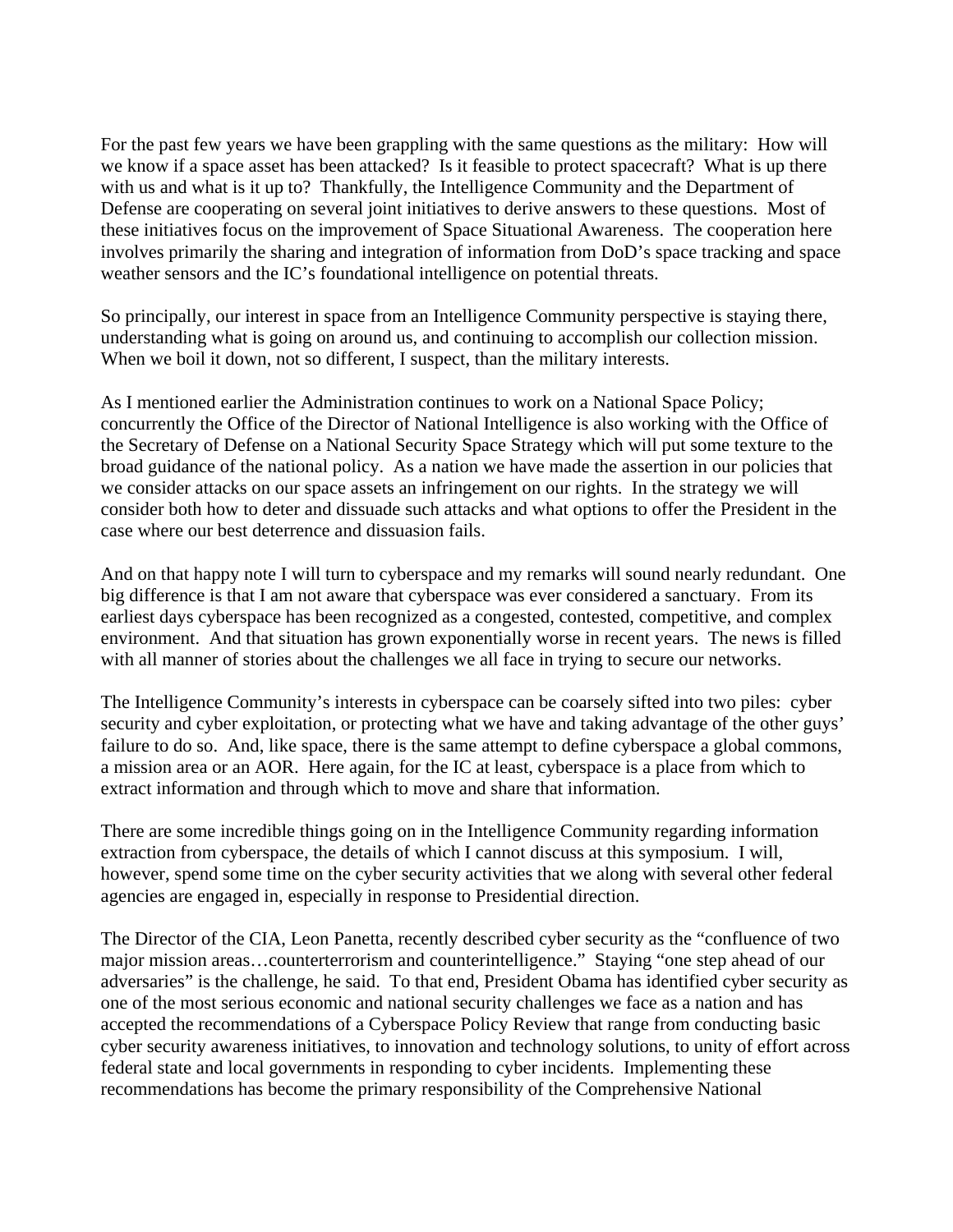Cybersecurity Initiative or CNCI. The Office of the Director of National Intelligence is actively engaged in that initiative.

Understanding what is going on around and potentially inside our networks is a key component of cyberspace security. Just as space situational awareness informs our operations in space, we need that awareness in cyberspace to assess, defend, and continue the operation of our networks. So there are numerous analogous aspects of space and cyberspace. Both have global reach. Both are now essential to our way of life. Both are incredibly fragile and subject to ongoing interruption.

It's not hard to draw the corollaries then between intelligence and defense interests in space and cyberspace. As an audience principally of warfighters, not intelligence analysts, allow me to draw the connection between our communities, to highlight the key aspects of our relationship in this space and cyberspace realm, and offer some challenges where we need to close ranks and work together to solve some very daunting issues.

Consider the relationship between intelligence and warfighter as that of service provider and client. Intelligence has the task to provide indications and warning of attack; to characterize foreign capabilities; to define what needs to be defended or, in some cases, targeted; to attribute actions taken against us; and to assess the effectiveness of actions we chose to take. At the same time we must assess the threat to our space systems and cyberspace networks and take appropriate steps to protect them while still providing at least basic, core services.

And the warfighter maintains space and cyberspace assets as well, and they also must be protected. And while there is general acceptance that space and cyberspace are thoroughly inter-related; our treatment of them as distinct elements causes us to over-look that inter-relationship. In fact, this past month the Air Force Space Command's Schriever wargame series combined cyberspace and space in their scenario. At the opening of the game General Kaehler noted that "A battle that ends in space begins in cyberspace." Another key issue from the game was the recognition that battles in either space or cyberspace with a near peer adversary have global consequences and quickly involve the US homeland. Space assets, especially intelligence surveillance and reconnaissance satellites that were degraded or destroyed over the AOR for the Schriever scenario were unable to execute other important missions. Direct TV broadcasts were jammed, bringing the fight home to Joe six-pack. Cyber attacks were targeted at Blue networks in the US. Power was lost intermittently along the eastern seaboard. I'll save the rest of the story for a later briefer, but it is important to understand that we find ourselves in much different world today than we did even five years ago. We are so interconnected and dependent on space and cyberspace that even minor disruptions can have a significant impact.

But just one more Schriever 10 observation before I leave that topic. This year the IC participation was the most robust ever. We filled an entire corner of the game floor and had liaisons moving about and among all the other cells. Like good intelligence officers we also stayed at the same hotel as the Red Team, hoping to pick up the next day's move over dinner or other social venues. And our involvement helped to bring forward several findings that are part of the IC out brief slides and will be briefed soon to the Intelligence Community leadership.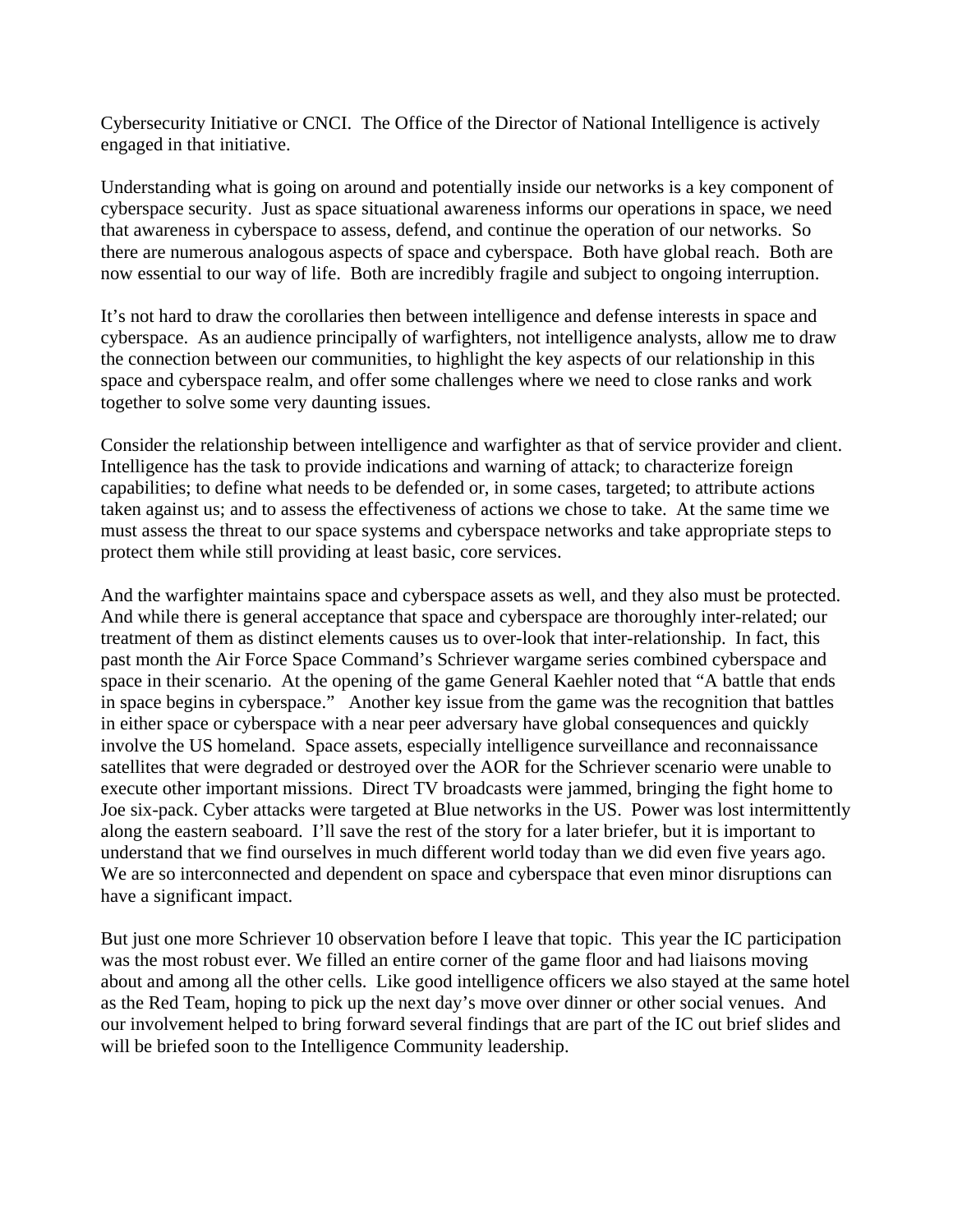It's those opportunities to closely interact where the warfighter and intelligence analyst have the best chance to learn from one another. Too often we meet on the battlefield and we ad lib extraordinary ways of moving and using our information. But without the imperative of contact with an enemy, we allow our communities to languish and even suspect one another's intentions. In part, coming to Keystone and sharing my thoughts on space generally and cyberspace specifically was very important to me.

In a time of shrinking budgets that's the natural course of things—clam up; protect what's yours. So my first challenge to you all is to resist that reflex. Within the relative calm of the DC Beltway or beautiful Colorado, the enemy is the shrinking resources and we are surely in contact with him. So closing ranks together and defining smarter ways to operate is one challenge. Whether that is improving Space Situational Awareness through greater cooperation or defining the means for a common Cyber Situational Awareness picture, we have the opportunity and indeed the responsibility to find the economies of scale, the reinforcing mechanism of combining sensed environment with foundational intelligence.

For cyberspace in particular both the IC and Defense can draw together our limited yet shared experience to develop a common understanding of the operational environment—develop a Joint Intelligence Preparation of the Environment tailored for cyberspace. This will add credibility to our planning efforts and help dispel the myth that cyber tools are hammers looking for a nail.

Cooperating on the development of strategies to implement the broad guidance of our national policies is another area. While we may have different approaches to international engagement, in the area of national strategy development the IC and the Defense Department have been closely engaged, an example of which is the joint National Security Space Strategy. This joint activity has allowed us to identify further avenues of cooperation with continuous progress in areas where our interests may diverge.

It is here that I offer a second challenge. The Intelligence Community's primary role is to inform policy, an area in which we need to broaden our engagement, especially in the area of declaratory policy, deterrence, dissuasion, and courses of action for both space and cyberspace. We do not have a well developed or a shared understanding of how to communicate our intentions for space or cyberspace to other nations, and to back up what we say. Unclear messages and inconsistent actions can lead to miscalculation and mistrust. Together we need to develop a clear view of what we are defending, what our thresholds are to define when those defenses have been breached and what appropriate courses of action across the spectrum of soft through hard power we can recommend to the President.

Space and now cyberspace are often compared to other global domains such as air, land, and sea. But a substantial and very important difference is that we do not have hundreds of years of trial and error, of theory put into practice to rely upon in space and cyberspace. And while the analogies sometimes work in very narrow applications, the differences are great enough that these comparisons are inadequate when applied more broadly. Without an examination of each domain or environment and its dependencies, we cannot hope to achieve sound implementation of our policy goals.